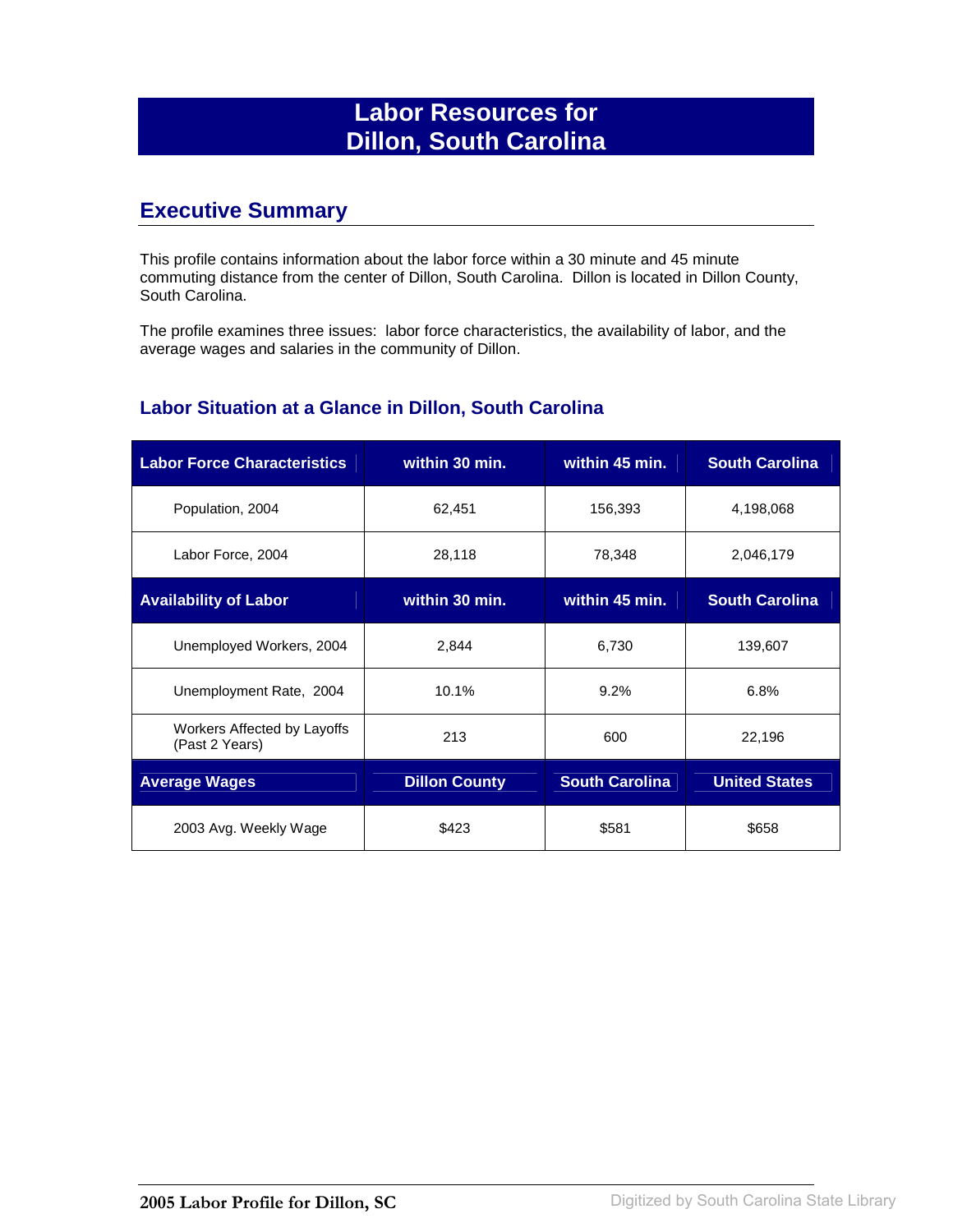# **Labor Force Characteristics for Dillon, South Carolina**

The composition and size of a community's labor force is linked very closely with demographic and economic conditions and trends in the region. The following labor force profile provides basic information on the population base and labor force characteristics so that the reader can better assess labor force conditions in the community.

| <b>Labor Force</b>             |                       |                                                |                          |
|--------------------------------|-----------------------|------------------------------------------------|--------------------------|
|                                | 30 min.<br>Drive time | 45 min.<br>Drive time                          | <b>South</b><br>Carolina |
| Labor Force<br>2004            | 28,118                | 78,348                                         | 2,046,179                |
| Change since<br>2000           | -475                  | 5,559                                          | 49,079                   |
|                                |                       | <b>Population</b>                              |                          |
| Population 2004                | 62,451                | 156,393                                        | 4,198,068                |
| Change since<br>2000           | 886                   | 3,773                                          | 186,056                  |
| Projected<br>2010              | 56,360                | 149,673                                        | 4,446,704                |
|                                |                       | <b>Gender Distribution</b>                     |                          |
| Male                           | 29,874                | 75,063                                         | 2,040,261                |
| Female                         | 32,577                | 81,330                                         | 2,132,454                |
|                                |                       | <b>Age Distribution</b>                        |                          |
| Ages 20-34                     | 12,560                | 31,504                                         | 875,330                  |
| Ages 35-49                     | 13,154                | 33,418                                         | 925,330                  |
| Ages 50-64                     | 11,091                | 28,479                                         | 739,980                  |
| 20-54<br>*Prime Working<br>Age | 30,055                | 75,945                                         | 2,084,880                |
|                                |                       | <b>Highest Level of Educational Attainment</b> |                          |
| <b>High School</b>             | 20,609                | 50,933                                         | 778,054                  |
| Some College                   | 9,065                 | 25,926                                         | 500,194                  |
| Associate<br>Degree            | 3,205                 | 8,862                                          | 173,428                  |
| Bachelors<br>Degree            | 5,134                 | 15,451                                         | 351,526                  |
| Post Bachelor                  | 2,644                 | 7,616                                          | 178,529                  |

\*Prime working age group: People between the ages of 18-54 are often referred to as the prime working age group. In staffing a new facility, prudent managers often prefer to staff its production work force with workers whose ages form a normal distribution curve. This provides for stability, flexibility and continuity of knowledge.

Source: 2004 Estimates Based on 2000 U.S. Census of Population and Woods and Poole, 2003 Edition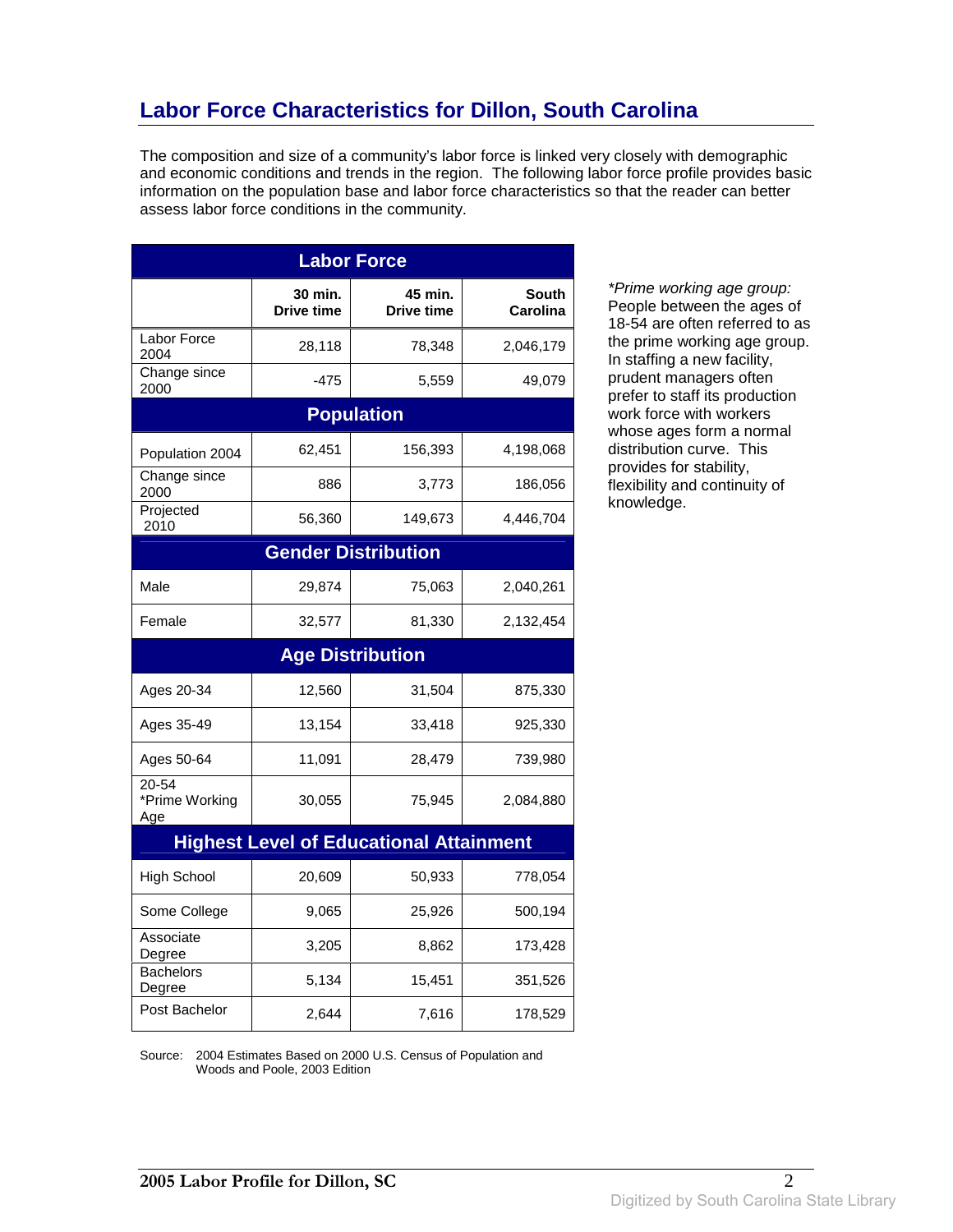# **Employment Characteristics for Dillon, South Carolina**

| <b>Total Employment</b>                                                     |        |        |           |
|-----------------------------------------------------------------------------|--------|--------|-----------|
| 30 min.<br>South<br>45 min.<br>Carolina<br>Drive time<br>Drive time<br>Year |        |        |           |
| 2004                                                                        | 25,273 | 71,619 | 1,906,571 |

Total Employment data include all full and part-time wage and salaried workers in the area. These people may or may not reside in the area.

| <b>Monthly Employment by Sector</b><br><b>In Dillon County</b>                                               |                    |            |                   |
|--------------------------------------------------------------------------------------------------------------|--------------------|------------|-------------------|
| Sector                                                                                                       | 30 min.            | 45 min.    |                   |
|                                                                                                              | Drive time         | Drive time | South Carolina    |
| Agriculture, Forestry, Fishing and Hunting                                                                   | 94<br>$\mathbf{2}$ | 260        | 12,379            |
| <b>Mining</b><br><b>Utilities</b>                                                                            | 10                 | 17<br>66   | 1,603             |
| <b>Construction</b>                                                                                          | 561                | 2,629      | 11,891<br>111,730 |
| <b>Manufacturing</b>                                                                                         | 5,537              | 12,086     | 275,573           |
| Wood product manufacturing                                                                                   | 150                | 510        | 8,371             |
| Nonmetallic mineral product manufacturing                                                                    | 13                 | 68         | 9,155             |
| Primary metal manufacturing                                                                                  | 27                 | 266        | 6,317             |
| Fabricated metal product manufacturing                                                                       | 121                | 603        | 27,357            |
| Machinery manufacturing                                                                                      | 98                 | 388        | 21,278            |
| Computer and electronic product<br>manufacturing                                                             |                    |            | 7,666             |
| Electrical equipment and appliance mfg.                                                                      |                    |            | 10,748            |
| Transportation equipment manufacturing                                                                       | 415                | 927        | 30,932            |
| Furniture and related product manufacturing                                                                  | 3                  | 24         | 4,225             |
| Miscellaneous manufacturing                                                                                  | $\overline{c}$     | 19         | 7,846             |
| Food manufacturing                                                                                           | 76                 | 304        | 17,832            |
| Beverage and tobacco product<br>manufacturing                                                                |                    |            | 1,445             |
| Textile mills                                                                                                | 985                | 1,024      | 40,207            |
| Textile product mills                                                                                        | 45                 | 165        | 9,724             |
| Apparel manufacturing                                                                                        | 198                | 403        | 5,321             |
| Paper manufacturing                                                                                          | 152                | 1,092      | 14,710            |
| Printing and related support activities                                                                      | 51                 | 95         | 7,327             |
| Petroleum and coal products manufacturing                                                                    |                    |            | 288               |
| Chemical manufacturing                                                                                       | 162                | 595        | 21,659            |
| Plastics and rubber products manufacturing                                                                   | 24                 | 90         | 23,054            |
| <b>Wholesale Trade</b>                                                                                       | 581                | 1,679      | 62,523            |
| <b>Retail Trade</b>                                                                                          | 3,128              | 8,068      | 224,031           |
| <b>Transportation and Warehousing</b>                                                                        | 156                | 715        | 46,941            |
| <b>Education and Health Services</b>                                                                         | 3,244              | 9,656      | 156,232           |
| <b>Leisure and Hospitality</b>                                                                               | 1,556              | 6,418      | 192,748           |
| <b>Professional and Business Services</b><br>Source: 2003 Covered Wages, SC Employment Securities Commission | 634                | 2,953      | 186,481           |

Source: 2003 Covered Wages, SC Employment Securities Commission

**2005 Labor Profile for Dillon, SC** 3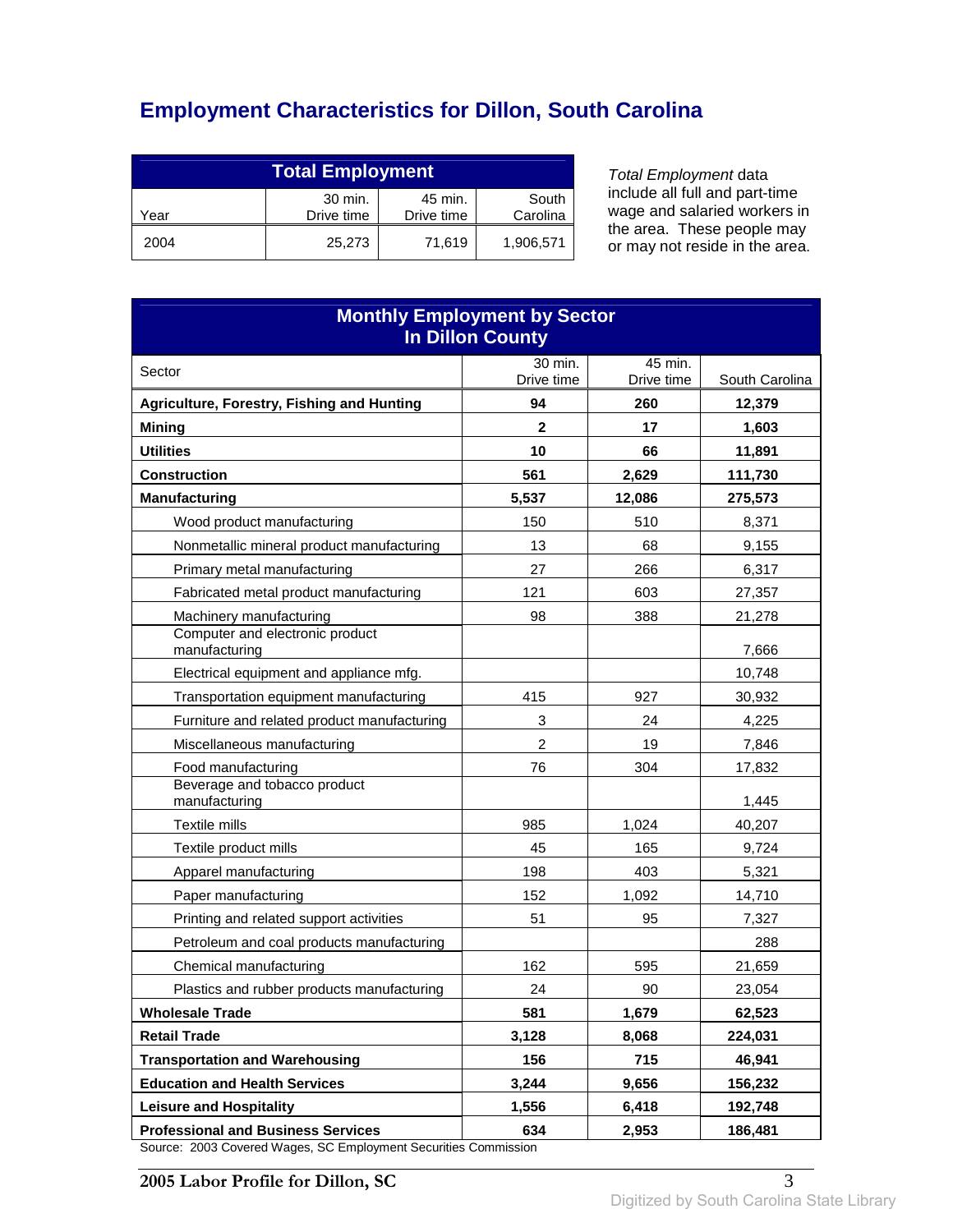| <b>Largest Industries by Total Employment</b><br>In <i>Dillon</i> County |               |                                |            |           |
|--------------------------------------------------------------------------|---------------|--------------------------------|------------|-----------|
| Company Name                                                             | City          | <b>Primary Product/Service</b> | Employment | Date Est. |
| lPerdue Farms Inc                                                        | Dillon        | Poultry products               | 1,002      | 1992      |
| Dillon Yarn Corp                                                         | Dillon        | Textured Yarn                  | 414        | 1968      |
| Wix Filtration Corp                                                      | <b>Dillon</b> | Air, oil & fuel filters        | 373        | 1977      |
| Franco Mfg-Davids of<br>Dillon Plt                                       | Dillon        | lComforters                    | 300        | 1980      |
| lSmurfit-Stone                                                           | Latta         | Corrugated packaging           | 225        | 1975      |
| Anvil Knitwear                                                           | Hamer         | Knitwear                       | 192        | 1996      |
| Carpostan Industries                                                     | Lake View     | Upholstery material            | 151        | 1969      |
| Mohawk                                                                   | Dillon        | Carpet yarn                    | 150        | 1987      |
| <b>Dillon Furniture</b><br>Manufacturing Co                              | <b>Dillon</b> | Household wood furniture       | 61         | 1960      |
| lCharles Craft Inc                                                       | lHamer        | <b>Specialty varns</b>         | 48         |           |

### **Employer-Employee Relationship**

Employer-employee relations in South Carolina are very stable and the state consistently ranks as one of the least unionized in the nation. In 2004, only 4.5 percent of the state's workers were members of a labor union. Additionally, the state has consistently had one of the lowest work stoppage rates in the United States. On average, less than .01 percent of working time was lost due to strikes in manufacturing and non-manufacturing industries combined.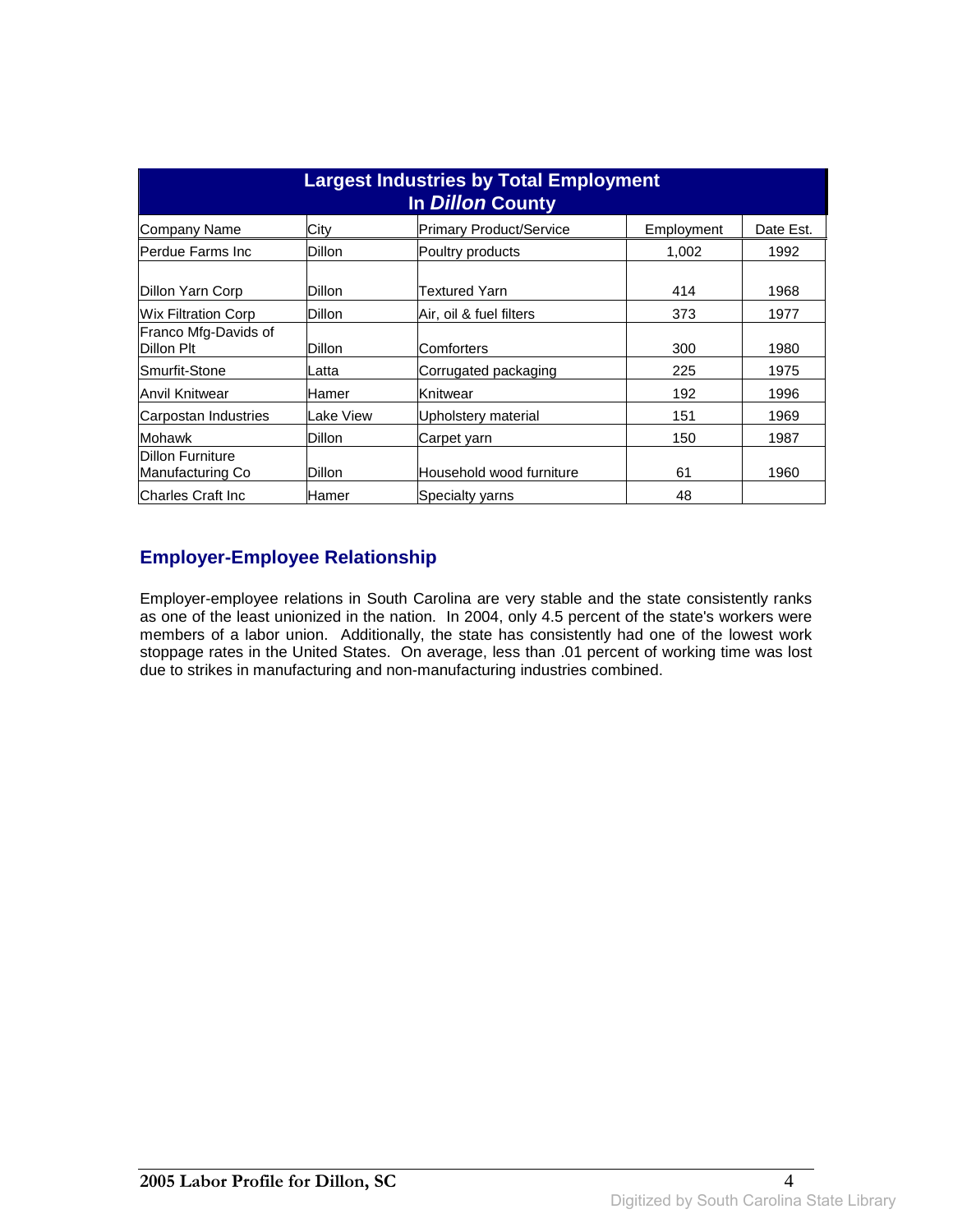#### **Labor Force Participation & Unemployment**

| <b>Labor Force Participation &amp; Unemployment</b> |                       |                       |                |  |
|-----------------------------------------------------|-----------------------|-----------------------|----------------|--|
| Year                                                | 30 min.<br>Drive time | 45 min.<br>Drive time | South Carolina |  |
| Labor Force<br>(2004)                               | 28,118                | 78,348                | 2,046,179      |  |
| Labor Force<br>Change from 2000                     | $-475$                | 5,559                 | 49,079         |  |
| Labor Force<br><b>Participation Rate</b>            | 45%                   | 50%                   | 49%            |  |
| Unemploy-<br>ment (2004)                            | 2.844                 | 6,730                 | 139.607        |  |
| Unemployment<br>Rate                                | 10.1%                 | 9.2%                  | 6.8%           |  |

The labor force participation rate is the percentage which results from dividing the labor force count by the total population.

Unemployment reflects the total number of persons who do not have a job and are actively seeking employment.

#### **Other Potential Sources of Labor Supply**

| <b>Total Jobs Lost</b><br><b>Due to Mass Closings and Layoffs</b><br><b>Past Two Years</b> |                       |                       |                |
|--------------------------------------------------------------------------------------------|-----------------------|-----------------------|----------------|
| Sector                                                                                     | 30 min.<br>Drive time | 45 min.<br>Drive time | South Carolina |
| Total                                                                                      | 213                   | 600                   | 22,196         |
| Manufacturing                                                                              | 213                   | 594                   | 19,196         |
| <b>Distribution</b>                                                                        |                       |                       | 1,213          |
| Service                                                                                    |                       | 5                     | 1,745          |
| Other                                                                                      |                       |                       | 42             |

Recent closings and layoffs are a rich source of skilled and experienced labor for companies seeking to locate or expand in a given area. Industries in which layoffs and closings occur can provide some indication of the skills and knowledge-base of many unemployed and underemployed workers in a region.

| <b>Commuters to Other Areas</b> |                       |                       |                |
|---------------------------------|-----------------------|-----------------------|----------------|
|                                 | 30 min.<br>Drive time | 45 min.<br>Drive time | South Carolina |
| Commuters to<br>other areas     | 7.314                 | 16.446                | 31,833         |

Source: 2000 U.S. Census of Population

 Workers commuting to places outside their residence are a significant source of experienced labor for new and expanding industries. These workers may be willing to consider an opportunity for employment nearer their place of residence.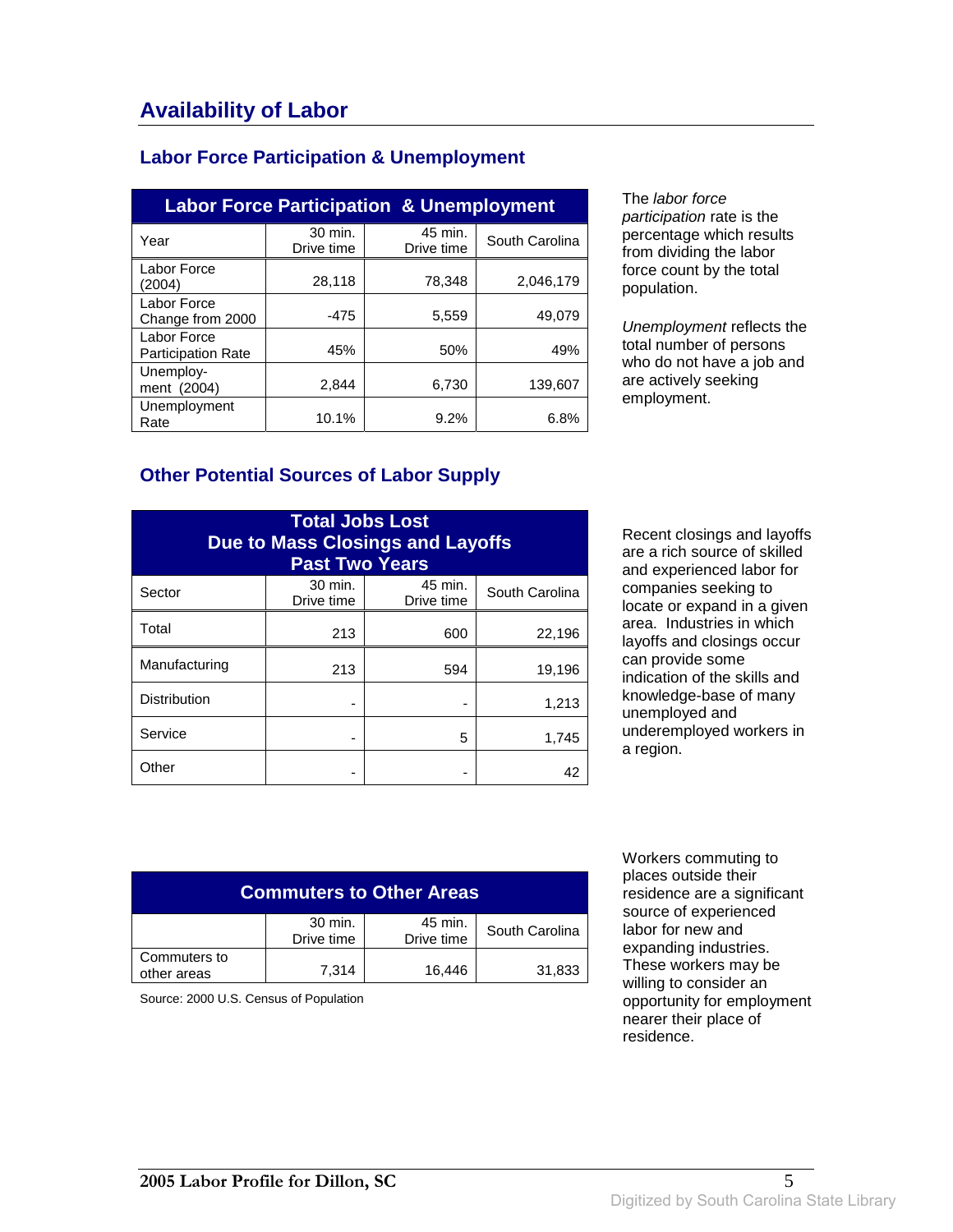### **Recent Graduates of South Carolina's Colleges and Universities**

| <b>Certificates/Degrees Conferred</b><br><b>From Technical Colleges</b><br>in Select Degrees Within 45 Minute Drive Time of Dillon County, SC |                                                |  |  |
|-----------------------------------------------------------------------------------------------------------------------------------------------|------------------------------------------------|--|--|
| Degree Area                                                                                                                                   | Two Year Certificates Conferred<br>2002 - 2004 |  |  |
| Computer and Information Sciences (Total)                                                                                                     | 50                                             |  |  |
| Data Processing Technology                                                                                                                    | 42                                             |  |  |
| Engineering Technologies (Total)                                                                                                              | 48                                             |  |  |
| Electrical , Electronic & Communications                                                                                                      | 24                                             |  |  |
| Mechanical Engineering/Tech                                                                                                                   | $\star$                                        |  |  |
| Mechanic & Repair Technologies (Total)                                                                                                        | 122                                            |  |  |
| Industrial Electronics                                                                                                                        | 15                                             |  |  |
| <b>HVAC</b>                                                                                                                                   | 56                                             |  |  |
| Precision Production (Total)                                                                                                                  | 71                                             |  |  |
| Machine Tool Technology/Machinist<br>28                                                                                                       |                                                |  |  |

| <b>Graduation From South Carolina's</b><br><b>Four Year Colleges and Universities</b><br><b>In Select Degrees</b> |                  |                               |  |
|-------------------------------------------------------------------------------------------------------------------|------------------|-------------------------------|--|
|                                                                                                                   |                  | Degrees Conferred (2002-2004) |  |
|                                                                                                                   | <b>Bachelors</b> | Post- Grad                    |  |
| Computer and Information<br>Science (Total)                                                                       | 910              | 108                           |  |
| <b>Computer Engineering</b>                                                                                       | 150              | 149                           |  |
| <b>Computer Programming</b>                                                                                       | 12               | 5                             |  |
| Engineering & Related<br>Technologies (Total)                                                                     | 1,316            | 786                           |  |
| <b>Chemical Engineering</b>                                                                                       | 136              | 38                            |  |
| <b>Electrical Engineering</b>                                                                                     | 257              | 150                           |  |
| Industrial Engineering                                                                                            | 78               | 44                            |  |
| <b>Mechanical Engineering</b>                                                                                     | 268              | 95                            |  |
| Business Admin &<br>Management                                                                                    | 4.754            | 1,018                         |  |
| International Business/Trade                                                                                      | 178              | 276                           |  |

Source: South Carolina Commission on Higher Education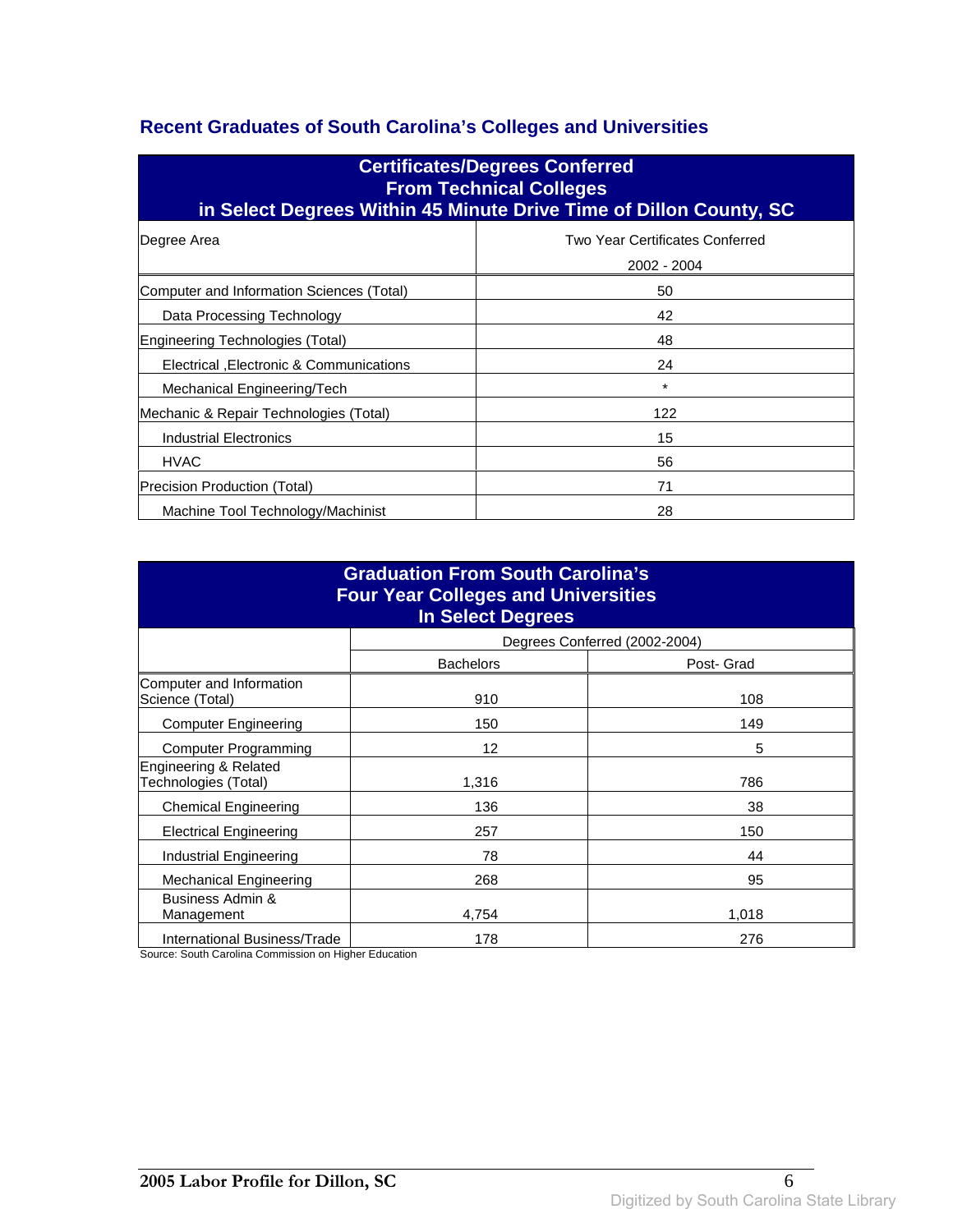# **Wages and Salaries**

| <b>Average Wage and Salary</b><br><b>Comparison</b> |                  |                |                      |
|-----------------------------------------------------|------------------|----------------|----------------------|
| Sector                                              | Dillon<br>County | South Carolina | <b>United States</b> |
| Avg. Weekly<br>Wages*                               | \$423            | \$581          | \$658                |
| Avg. Annual<br>Salarv*                              | \$22,022         | \$30,240       | \$37,508             |
| Avg. Hourly Prod.<br>Wages**                        | N/A              | \$14.73        | \$16.14              |

\*Covered Wages and Employment, 2003, SC Employment Securities Commission

\*\* Employment & Earnings, 2004, U.S. Department of Labor

| <b>Average Annual Salary</b><br><b>Manufacturing Sectors, 2004</b> |                      |                |  |
|--------------------------------------------------------------------|----------------------|----------------|--|
| Sector                                                             | <b>Dillon County</b> | South Carolina |  |
| <b>Manufacturing Total</b>                                         | \$26,273             | \$39,027       |  |
| Wood product                                                       | ***                  | \$30,808       |  |
| Nonmetallic mineral product                                        | ***                  | \$39,031       |  |
| Primary metal                                                      | ***                  | \$49,695       |  |
| Fabricated metal product                                           | ***                  | \$37,533       |  |
| Machinery                                                          | ***                  | \$39,952       |  |
| Computer and electronic product                                    | ***                  | \$40,186       |  |
| Electrical equipment and appliance                                 | ***                  | \$40,178       |  |
| Transportation equipment                                           | ***                  | \$44,099       |  |
| Furniture and related product                                      | ***                  | \$27,907       |  |
| Miscellaneous                                                      | ***                  | \$34,350       |  |
| Food                                                               | ***                  | \$26,620       |  |
| Beverage and tobacco product                                       | ***                  | \$35,765       |  |
| Textile mills                                                      | \$23,345             | \$31,898       |  |
| Textile product mills                                              | ***                  | \$25,618       |  |
| Apparel                                                            | ***                  | \$23,705       |  |
| Paper                                                              | ***                  | \$55,139       |  |
| Printing and related support<br>activities                         | \$25,249             | \$36,634       |  |
| Petroleum and coal products                                        | ***                  | \$49,113       |  |
| Chemical                                                           | ***                  | \$50,870       |  |
| Plastics and rubber products                                       | ***                  | \$46,620       |  |

\*\*\*Indicates data suppressed

Source: Covered Wages and Employment, SC Employment Securities Commission